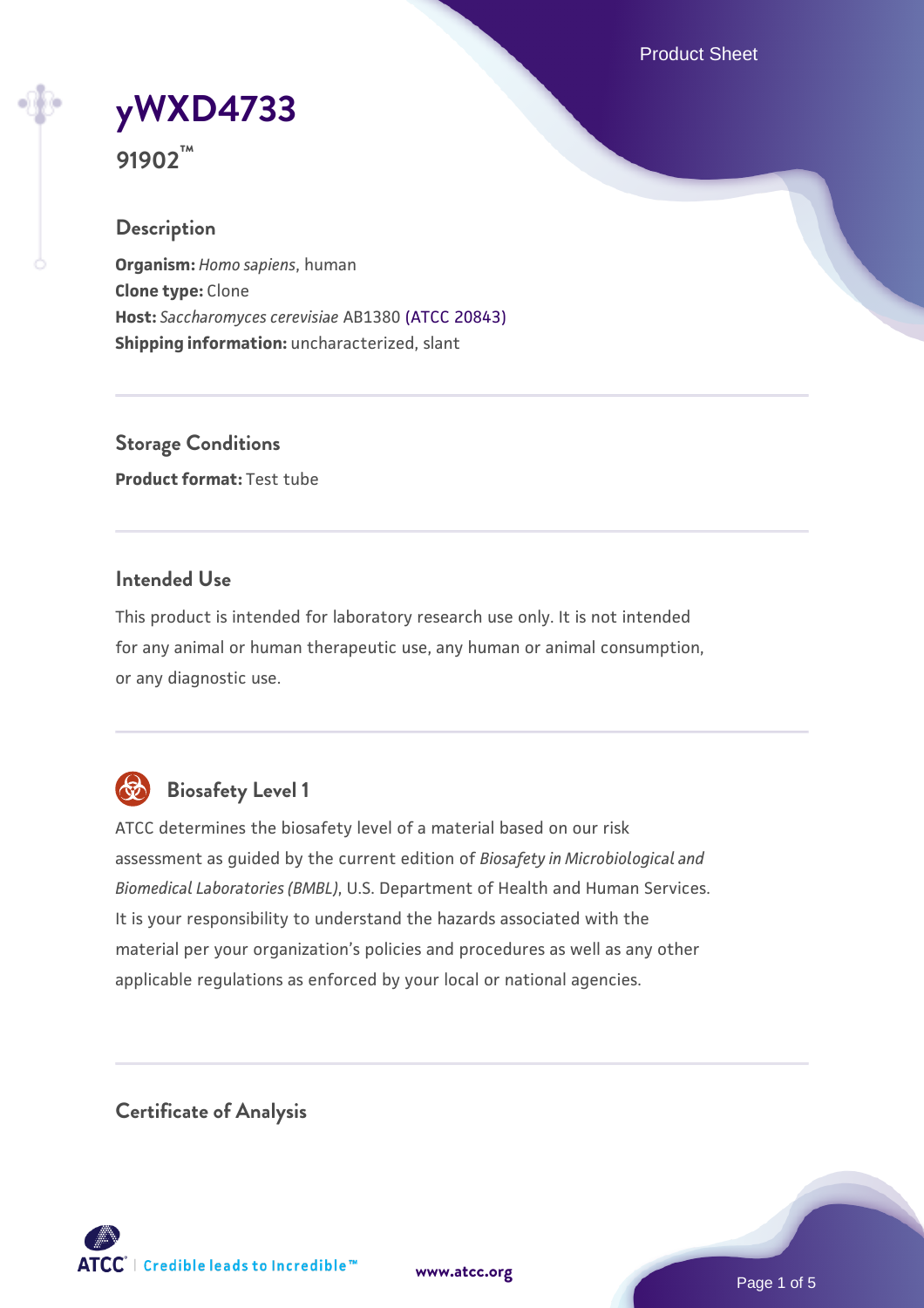#### **[yWXD4733](https://www.atcc.org/products/91902)** Product Sheet **91902**

For batch-specific test results, refer to the applicable certificate of analysis that can be found at www.atcc.org.

## **Insert Information**

**Type of DNA:** genomic **Genome:** Homo sapiens **Chromosome:** X X pter-q27.3 **Gene name:** DNA Segment, single copy **Gene product:** DNA Segment, single copy [DXS3702] **Gene symbol:** DXS3702 **Contains complete coding sequence:** Unknown **Insert end:** EcoRI

## **Vector Information**

**Construct size (kb):** 475.0 **Intact vector size:** 11.454 **Vector name:** pYAC4 **Type of vector:** YAC **Host range:** *Saccharomyces cerevisiae*; *Escherichia coli* **Vector information:** other: telomere, 3548-4235 other: telomere, 6012-6699 Cross references: DNA Seq. Acc.: U01086 **Cloning sites:** EcoRI **Markers:** SUP4; HIS3; ampR; URA3; TRP1 **Replicon:** pMB1, 7186-7186; ARS1, 9632-10376

# **Growth Conditions**

**Medium:** 



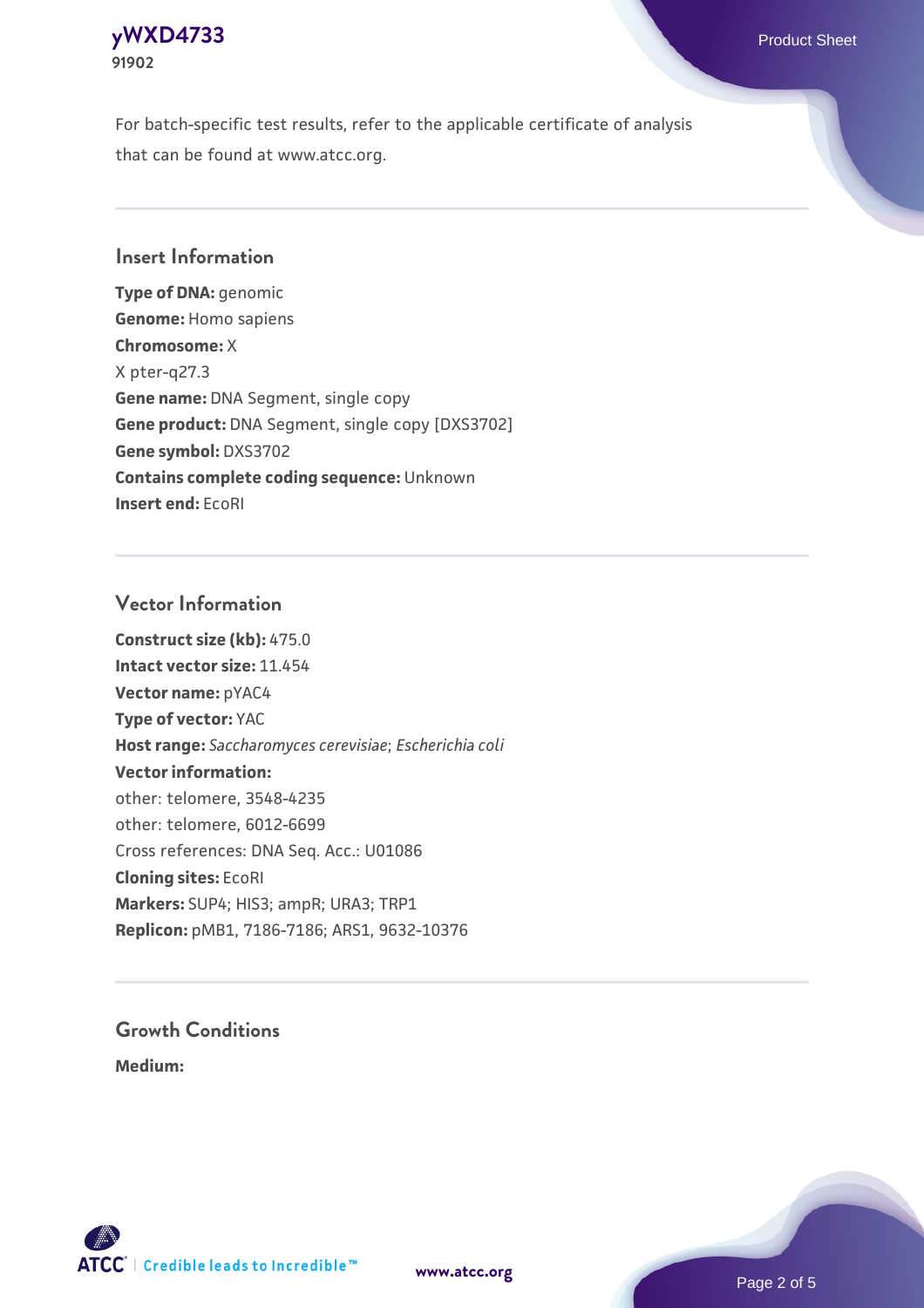#### **[yWXD4733](https://www.atcc.org/products/91902)** Product Sheet **91902**

[ATCC Medium 1245: YEPD](https://www.atcc.org/-/media/product-assets/documents/microbial-media-formulations/1/2/4/5/atcc-medium-1245.pdf?rev=705ca55d1b6f490a808a965d5c072196) **Temperature:** 30°C

#### **Notes**

More information may be available from ATCC (http://www.atcc.org or 703- 365-2620).

## **Material Citation**

If use of this material results in a scientific publication, please cite the material in the following manner: yWXD4733 (ATCC 91902)

## **References**

References and other information relating to this material are available at www.atcc.org.

## **Warranty**

The product is provided 'AS IS' and the viability of ATCC® products is warranted for 30 days from the date of shipment, provided that the customer has stored and handled the product according to the information included on the product information sheet, website, and Certificate of Analysis. For living cultures, ATCC lists the media formulation and reagents that have been found to be effective for the product. While other unspecified media and reagents may also produce satisfactory results, a change in the ATCC and/or depositor-recommended protocols may affect the recovery, growth, and/or function of the product. If an alternative medium formulation or reagent is used, the ATCC warranty for viability is no longer



**[www.atcc.org](http://www.atcc.org)**

Page 3 of 5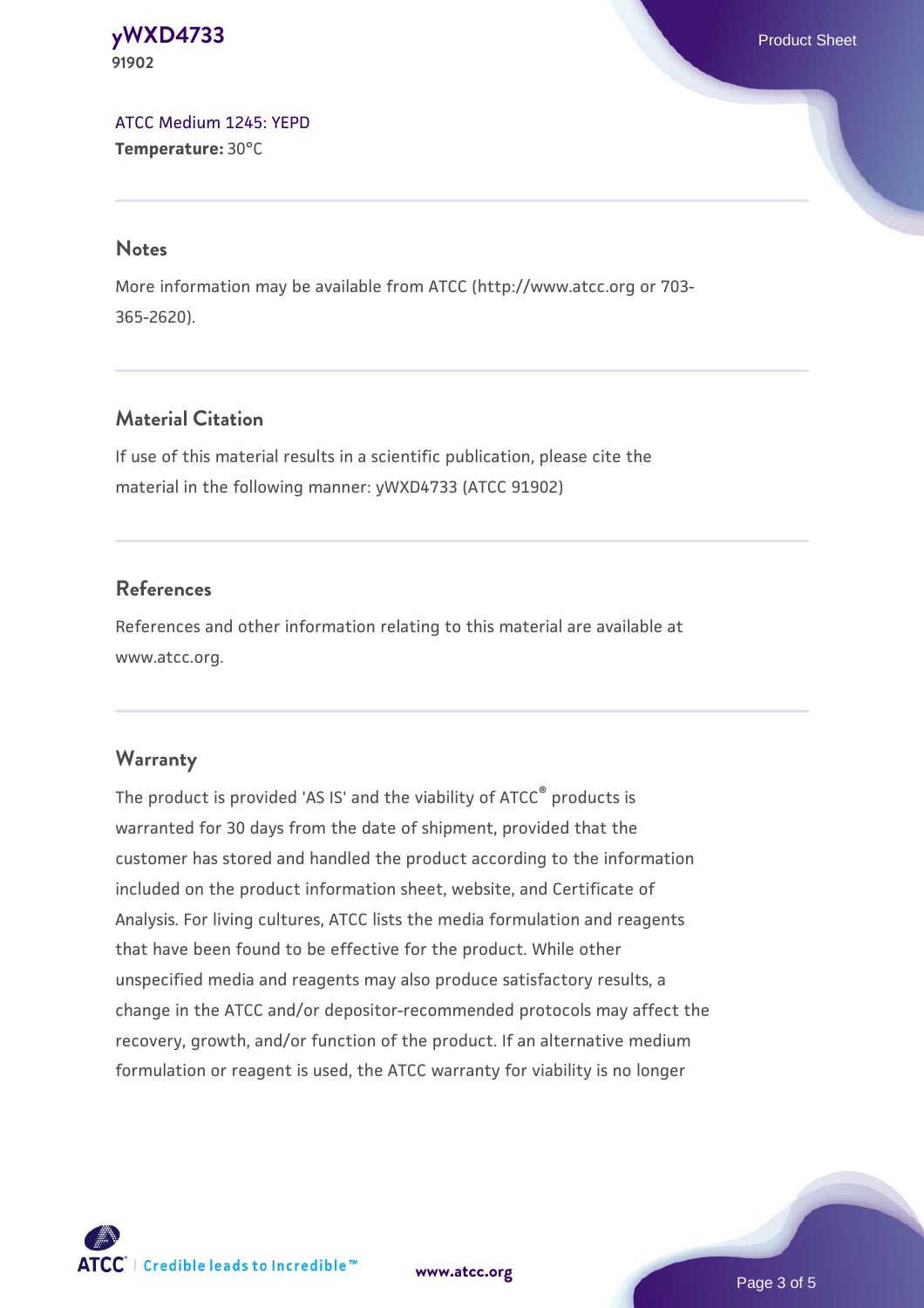**[yWXD4733](https://www.atcc.org/products/91902)** Product Sheet **91902**

valid. Except as expressly set forth herein, no other warranties of any kind are provided, express or implied, including, but not limited to, any implied warranties of merchantability, fitness for a particular purpose, manufacture according to cGMP standards, typicality, safety, accuracy, and/or noninfringement.

#### **Disclaimers**

This product is intended for laboratory research use only. It is not intended for any animal or human therapeutic use, any human or animal consumption, or any diagnostic use. Any proposed commercial use is prohibited without a license from ATCC.

While ATCC uses reasonable efforts to include accurate and up-to-date information on this product sheet, ATCC makes no warranties or representations as to its accuracy. Citations from scientific literature and patents are provided for informational purposes only. ATCC does not warrant that such information has been confirmed to be accurate or complete and the customer bears the sole responsibility of confirming the accuracy and completeness of any such information.

This product is sent on the condition that the customer is responsible for and assumes all risk and responsibility in connection with the receipt, handling, storage, disposal, and use of the ATCC product including without limitation taking all appropriate safety and handling precautions to minimize health or environmental risk. As a condition of receiving the material, the customer agrees that any activity undertaken with the ATCC product and any progeny or modifications will be conducted in compliance with all applicable laws, regulations, and guidelines. This product is provided 'AS IS' with no representations or warranties whatsoever except as expressly set forth herein and in no event shall ATCC, its parents, subsidiaries, directors, officers, agents, employees, assigns, successors, and affiliates be liable for indirect, special, incidental, or consequential damages of any kind in connection with or arising out of the customer's use of the product. While reasonable effort is made to ensure authenticity and reliability of materials on deposit, ATCC is not liable for damages arising from the misidentification or



**[www.atcc.org](http://www.atcc.org)**

Page 4 of 5